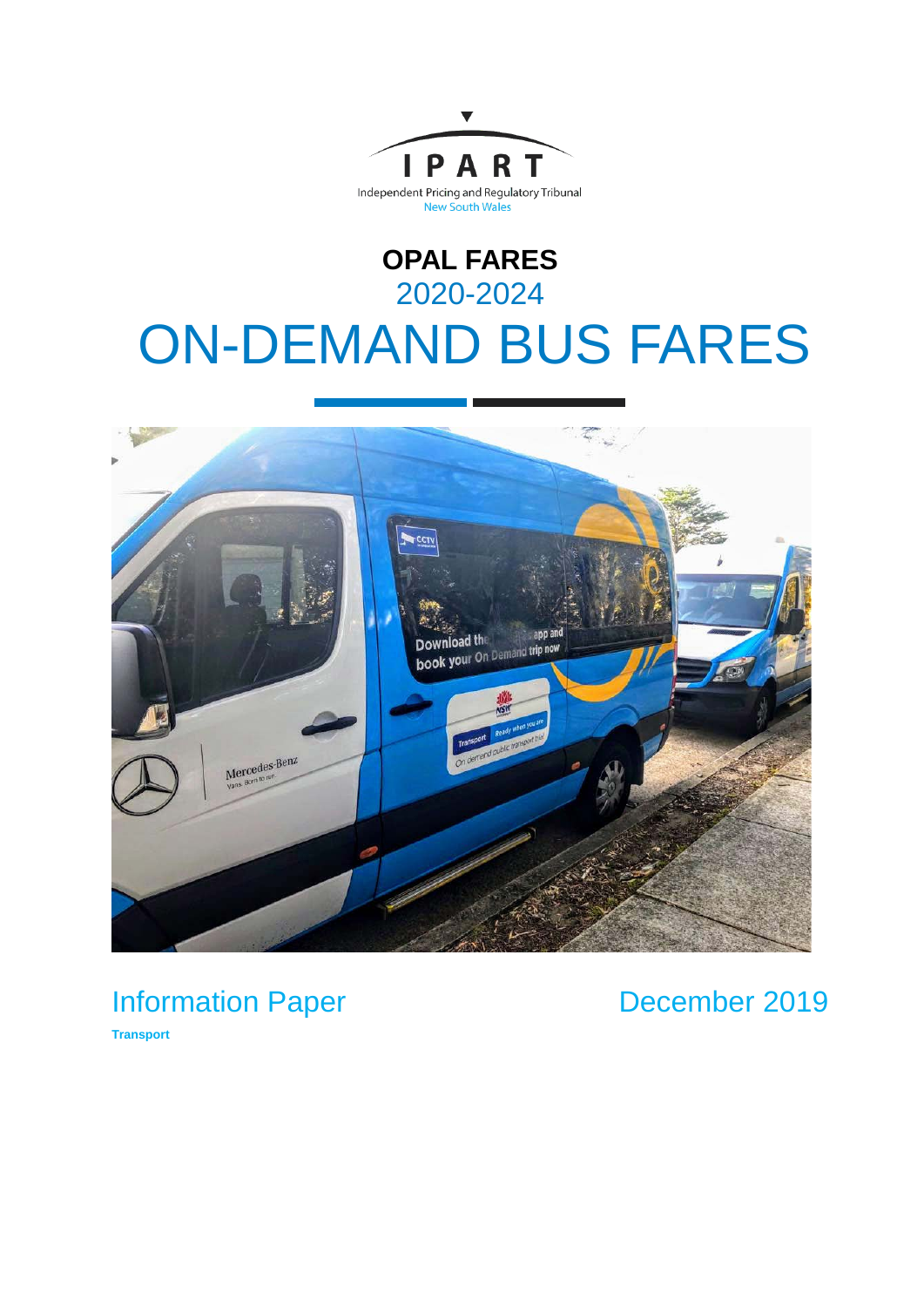IPART has been asked to determine maximum fares and recommend appropriate pricing arrangements for on-demand transport services across NSW. This includes on-demand bus services within the metropolitan and outer metropolitan areas.[1](#page-1-0) We will consider fares for regional on-demand bus services as part of our rural and regional bus fare review in 2020.

On-demand bus services allow passengers to book transport by bus from their home or a nearby collection point to a local transport hub or community centre. On-demand services could reduce the need to run more expensive fixed route services, and provide a 'first and last mile' public transport solution to replace car use and improve connectivitity of the public transport system. This could promote greater use of public transport, which would contribute to revenue recovery across the network and reduce external costs, such as congestion and car pollution.

On-demand buses are a new initiative for the Government, which is currently conducting trials throughout the metro and outer metro bus regions. The trials allow the Government and operators to test service models, develop new booking technologies, procure and optimise fleet and market on-demand bus services to customers to build a passenger base. At this time, the Government is still reviewing the results of the trials and changing the scope and mix of ondemand services accordingly.

We recommend that maximum fares for on-demand services are set **at the same level** as the maximum single fares for the relevant mode of transport.

Currently there are a number of on-demand bus services. These services are charged a range of different fares depending on the services. Table 1 shows how our draft recommendations compare with the current fares for these services.

| <b>Distance</b><br>(km) | <b>Current Min</b><br>(\$) | <b>Current Max</b><br>(\$) | <b>IPART</b> draft<br>recommendation<br>(\$) | Min. change<br>$(\%pa)$ | Max. change<br>$(\%pa)$ |
|-------------------------|----------------------------|----------------------------|----------------------------------------------|-------------------------|-------------------------|
| $0 - 3$                 | \$2.60                     | \$3.20                     | \$3.20                                       | $0\%$                   | 6%                      |
| $3 - 8$                 | \$2.60                     | \$4.60                     | \$4.60                                       | 0%                      | 19%                     |
| $8 - 20$                | \$2.60                     | \$6.00                     | \$6.00                                       | 0%                      | 33%                     |
| $20 + a$                | \$2.60                     | \$6.00                     | \$6.40                                       | 2%                      | 37%                     |

**Table 1 Draft maximum single fares for on-demand buses (\$)**

**a** Given the limited geographic area in which on-demand bus services operate, passenger trips are unlikely to exceed 20km.

Travel credits for multi-modal journeys are currently provided on a trial basis through the Opal Connect system, rather than introducing a \$2 transfer rebate for multi-modal journeys with an on-demand leg. We support this approach.

We recommend that on-demand bus fares are set consistently across regions and services for simplicity; however, there may be areas where on-demand buses are not the best transport solution.

<span id="page-1-0"></span> <sup>1</sup> This does not include fares for the Government's Bykko electric bike share service operating in Newcastle. On 14 October 2019, the Government started an on-demand ferry service. Draft maximum fares for on-demand ferry services are the same as fares for other ferry services (see Draft Report).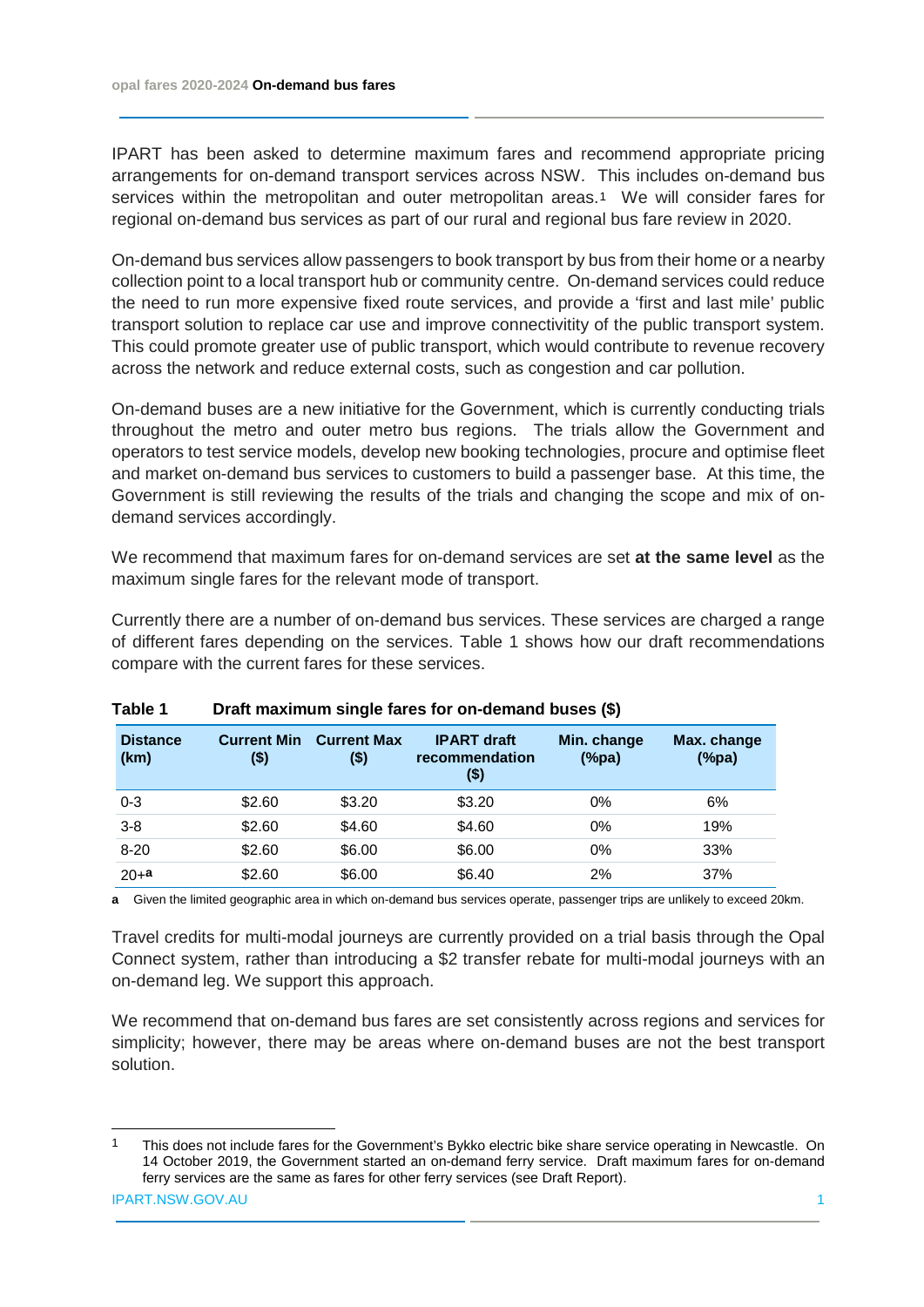## How we made our draft recommendations

In response to our Terms of Reference, we considered whether on-demand services should:

- **v** be price regulated
- **v** attract a premium over maximum fixed route bus fares
- be included in any public transport subscription-type packages
- **v** be incorporated into the Opal payment system and whether they should be eligible for transfer rebates
- be priced differently depending on the type of service or purpose.

In making our draft recommendations, we aimed to provide the right incentives to government, operators and passengers to achieve the Premier's priorities and the objectives of our review. In line with these objectives, we have also developed criteria for the Government to consider when determining the appropriate mix of on-demand and fixed route transport services.

### Why should on-demand bus fares be set at the same level as fixed-route bus fares?

We consider that high-cost, low-patronage fixed route services should not simply be replaced by even higher cost on-demand services. Allowing the Government to determine the best type of public transport service within the bounds of a single maximum bus fare meets our objectives of ensuring fares remain affordable for public transport customers, remain predictable and transparent over time and encourage people to use public transport. It could also help integrate on-demand services within the broader public transport network and encourage passengers to view them as complementary services.

### Passengers and taxpayers should not pay more than necessary for public transport services

Basic on-demand services are a substitute for fixed-route services, where such services don't exist or are not meeting the needs of passengers currently. They often provide first and lastmile transport from trunk route hubs (such as train stations or bus interchanges), or points of interest (such as central business districts). The Government has found that many on-demand passengers have access to a car and would otherwise use a car (as driver or passenger) or fixed route services to get to their destination.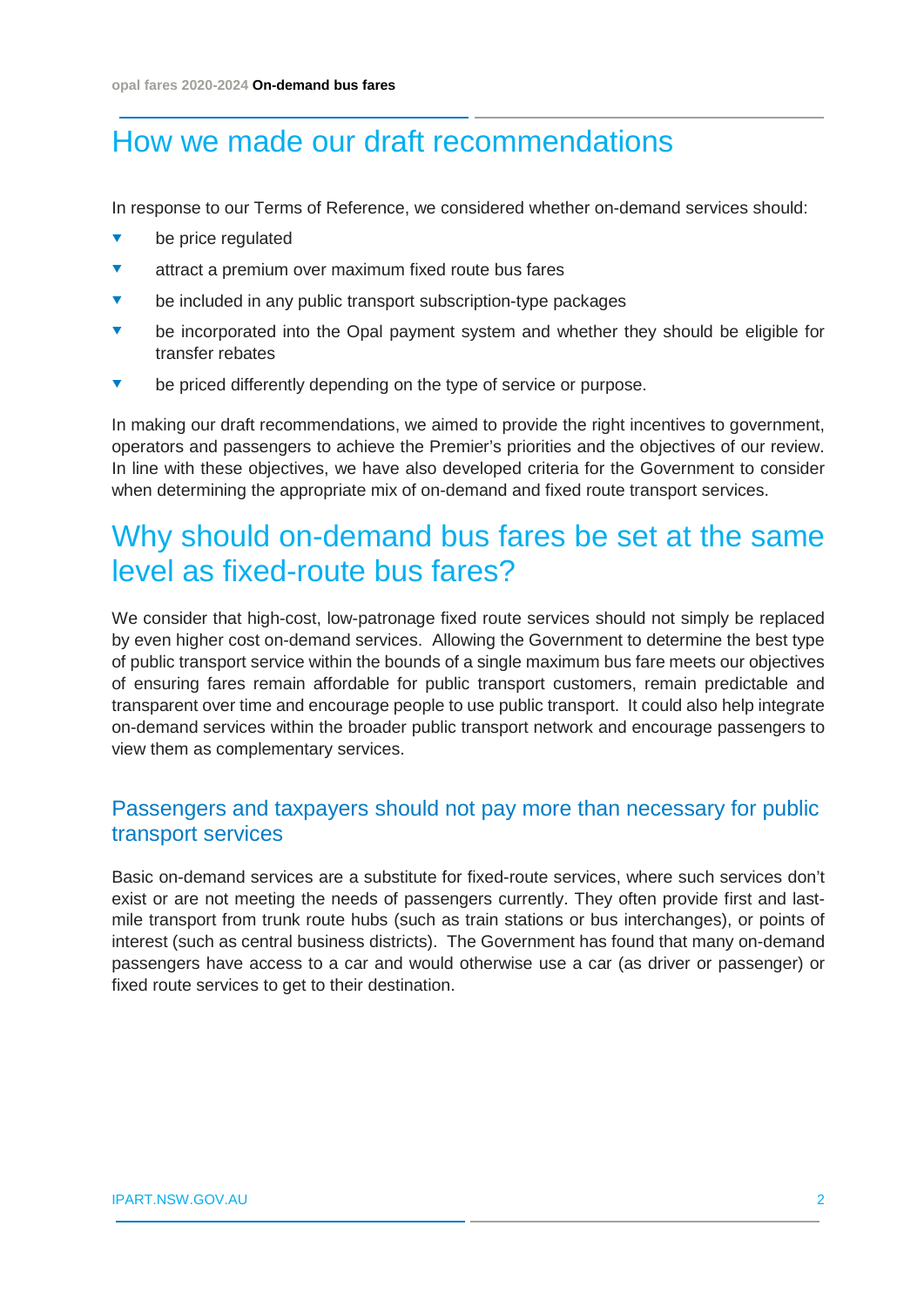Where the Government identifies a public transport gap, the service should be provided at least cost to passengers and taxpayers:

- **Passengers** should not be penalised by paying higher on-demand bus fares when lower priced fixed route services are not available
- **Taxpayers** should not have to subsidise more expensive on-demand services, where providing fixed routes services may be cheaper. In particular, taxpayers include a large number of NSW residents living in rural and regional NSW that do not have the opportunity to use these services.

In addition, the external benefits specific to on-demand bus services are low. While some services are likely to replace cars on the road, congestion may not be as prevalent in suburban areas in which the services operate, as it is through more central areas. And car parking at stations is mostly a private cost. It may also disincentivise active transport, like walking or cycling, which has positive health benefits.

In 2017-18, the average cost recovery for metro and outer metro bus regions was around 34%, although this varies significantly between regions and within regions by route.[2](#page-3-0) On-demand cost recovery varies currently between 4% to 21%, while the cost per trip varies from \$9 to \$63. We note that the trials include additional start-up costs associated with developing new technology, procuring fleet and marketing that would not necessarily be ongoing operating costs. However, for an on-demand bus service to be sustainable, its ongoing costs should be on par with, or less than, the cost of providing alternative services.

### Subsidising on-demand services too much could crowd out innovation in private transport services

While on-demand bus services are a substitute for driving in some cases, they are also a substitute for car share, ride share and bike share services. Since 2003, when car share company Goget first launched in Sydney, there has been a steady stream of car/ride/bike share disrupters providing first and last mile passenger transport solutions. These industries have mostly proven to be commercially viable and are growing. They may be better placed than government to provide more customised transport services for which customers are willing to pay more.

Where private providers are able to make a commercial return from offering passenger transport solutions that meet their needs, this innovation should be encouraged in line with our review objective of supporting innovation. Heavily subsidised on-demand services may discourage investment from private operators, which do not rely on government subsidies to be commercially viable. On-demand services should only be provided under Passenger service contracts where they are part of the public transport network. Other types of on-demand services that provide a premium service or an innovative solution to a gap in the transport network should not be provided as on-demand services under contract with the NSW Government and therefore fall outside Opal fares. **Appendix A** compares these services with on-demand and fixed route public transport services.

<span id="page-3-0"></span>IPART.NSW.GOV.AU 3 2 Information provided to IPART by TfNSW, May 2019.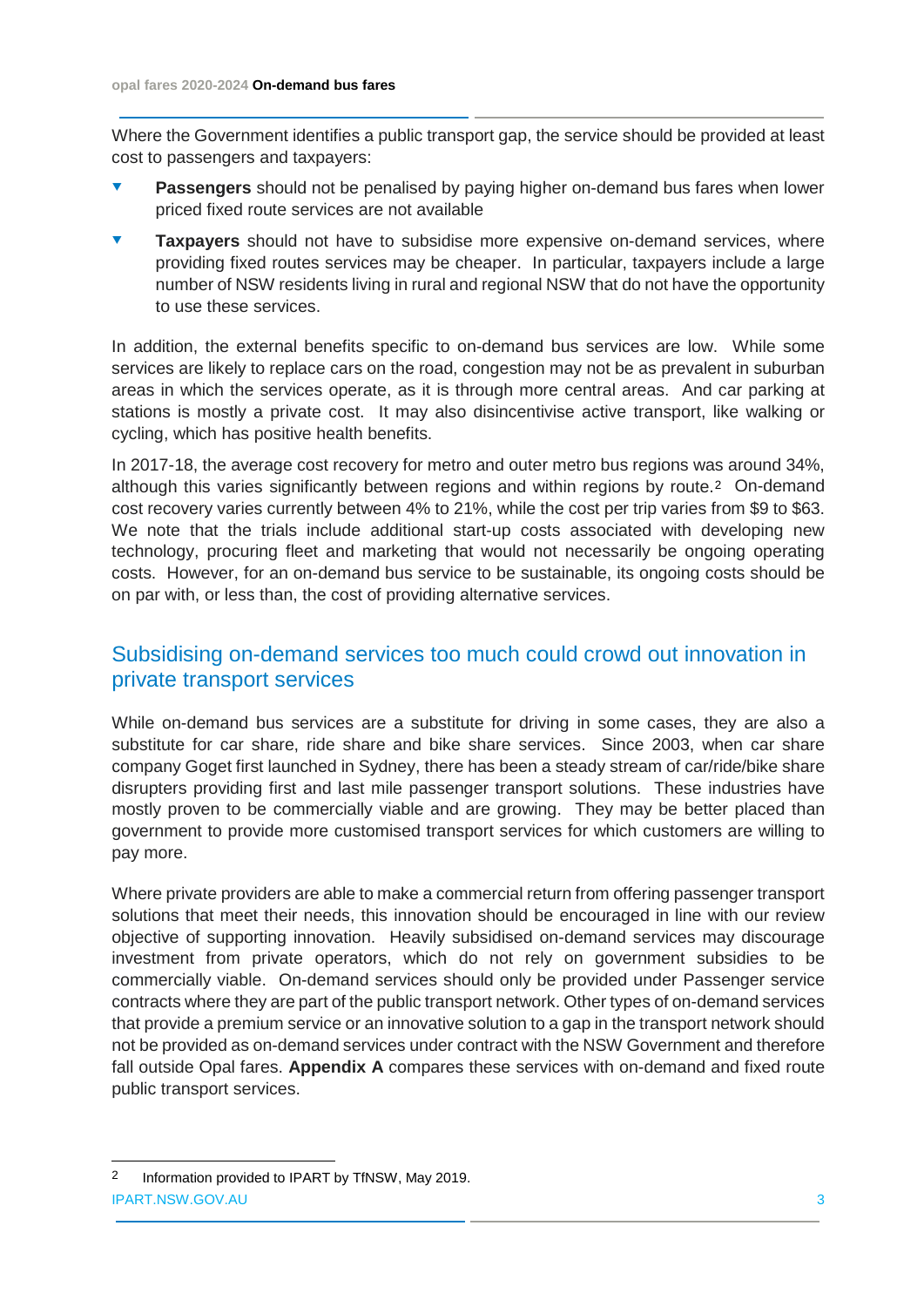### Pricing on-demand buses consistent with fixed route bus services would encourage seamless integration of the public transport network

Consistent and simplified bus pricing would help market on-demand services to customers as an extension of the current public transport network, rather than a service that competes with other car or ride share or bus services. This could encourage greater take up of on-demand services and is consistent with our review objectives of encouraging public transport use and ensuring fares are stable and predictable over time.

# Why should multi-modal discounts be offered through the OpalConnect system?

Allowing passengers to use Opal to pay for on-demand trips would encourage greater take-up of the services. This would assist in creating a seamless public transport network and promoting on-demand services as an extension of the current fixed route public transport system. This could encourage more patronage and greater cost recovery for Government. We consider that applying a transfer credit for multi-mode journeys made combining on-demand services with other public transport services would also encourage patronage and cost recovery.

### Transfer discounts for multi-modal journeys incorporating on-demand should apply through the Opal Connect system only

The Government does not currently apply the \$2 transfer rebate to the on-demand leg of multimodal journeys. We recommend maintaining this approach.

Given the additional start-up costs associated with on-demand services, and that the Government is in the early stages of making these services viable, it seems counter-intuitive to offer a transfer rebate. Most on-demand services are currently priced at around \$2.60 to \$6.00 per journey, compared to \$2.24 to \$4.80 for an adult Opal card fare, or \$2.90 to \$6.00 for a single, adult ticket. Offering a transfer rebate would mean that passengers were barely contributing to the costs of the service, which would make it difficult for the Government to scale up these services to become viable.

However, we consider that transfer credits should be allowed for multi-modal journeys made in conjunction with on-demand services through the OpalConnect account-based system. This is consistent with our draft recommendation for fixed-route fares, and the Government's current policy of providing transfer credits through OpalConnect, where it is enabled for use on ondemand services. OpalConnect allows for accurate point-to-point journey pricing to be calculated and applied after completion of the whole journey. Where a passenger makes a multi-modal journey, a credit is applied to the account on reconciliation to be used towards future trips. Passengers would not be penalised for their mode choice, while contributing a fair and reasonable amount to the cost of the service.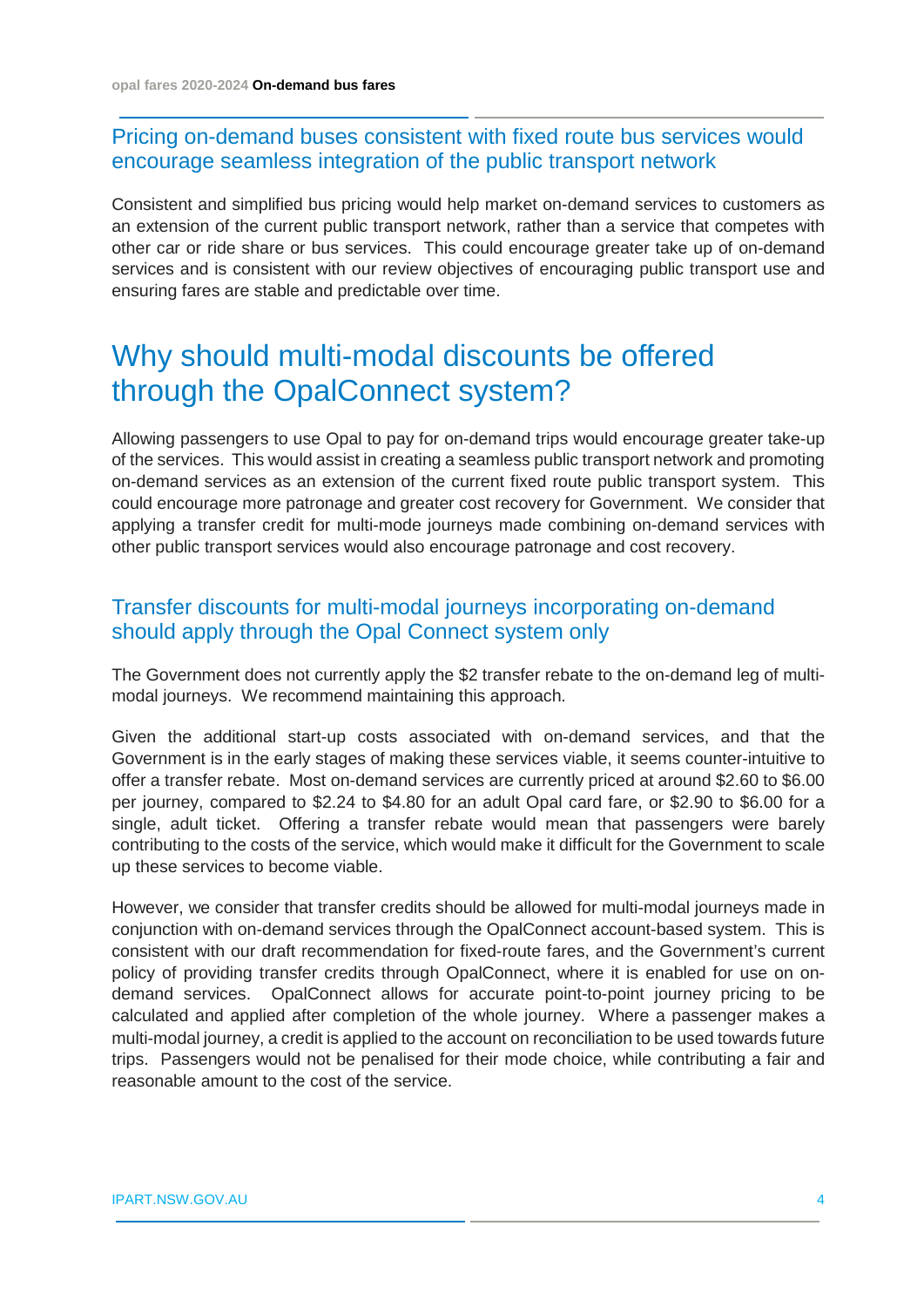## What are the customer and revenue impacts of our draft recommendations?

Currently, on-demand bus fares differ by trial area, but fares for the minimum distance band (0-3km) generally range between \$2.60 and \$3.20. Some regions have distance-based fare bands, while others have a flat fare for all distances. In regions that have distance-based fare bands, on average, around 50% of trips taken are less than 3km.[3](#page-5-0) By the nature of the service, the maximum point-to-point distance that passengers are likely to travel ranges between 4km to 13km, except for the Northern Beaches, where it could be up to 15km.

Our draft recommendation gives the Government flexibility to leave fares constant or increase fares up to the maximum determined level. If the Government adopted the maximum fare allowable, most passengers travelling shorter distances (0-3km) would pay the same or marginally more. Passengers travelling longer distances would face higher maximum fares than their current fares. However, they would be no worse off, compared to catching a fixed route bus service. It would also allow the Government flexibility to market more customised products to customers as part of a travel pass system.

Table 2 analyses the impact of our maximum fare determination. **Appendix B** shows the impact of moving from current fares to maximum bus fares in each region.

| <b>Distance</b> | <b>Current Min</b> | Current Max | <b>IPART</b> | Min change<br>$(\%pa)$ | Max change<br>(% |
|-----------------|--------------------|-------------|--------------|------------------------|------------------|
| $0 - 3$         | \$2.60             | \$3.20      | \$3.20       | 0%                     | 6%               |
| $3 - 8$         | \$2.60             | \$4.60      | \$4.60       | 0%                     | 19%              |
| $8 - 20$        | \$2.60             | \$6.00      | \$6.00       | $0\%$                  | 33%              |
| $20 + a$        | \$2.60             | \$6.00      | \$6.40       | 2%                     | 37%              |

### **Table 2 Impact of our fare determination if maximum fares were charged**

**a** Given the limited geographic area in which on-demand services operate, passenger trips are unlikely to exceed 20km.

## Are on-demand buses the best solution for all areas?

Where the Government has identified a public transport gap, there are a range of transport solutions it could implement, including on-demand, fixed route or community transport (services that transports passengers from their homes to community points of interest throughout the day). Which is the best service to suit the needs of passengers and taxpayers depends on a number of factors including the characteristics of demand, supply, geography and demographics of the area.

<span id="page-5-0"></span>IPART.NSW.GOV.AU 5 3 IPART calculations based on TfNSW information, May 2019.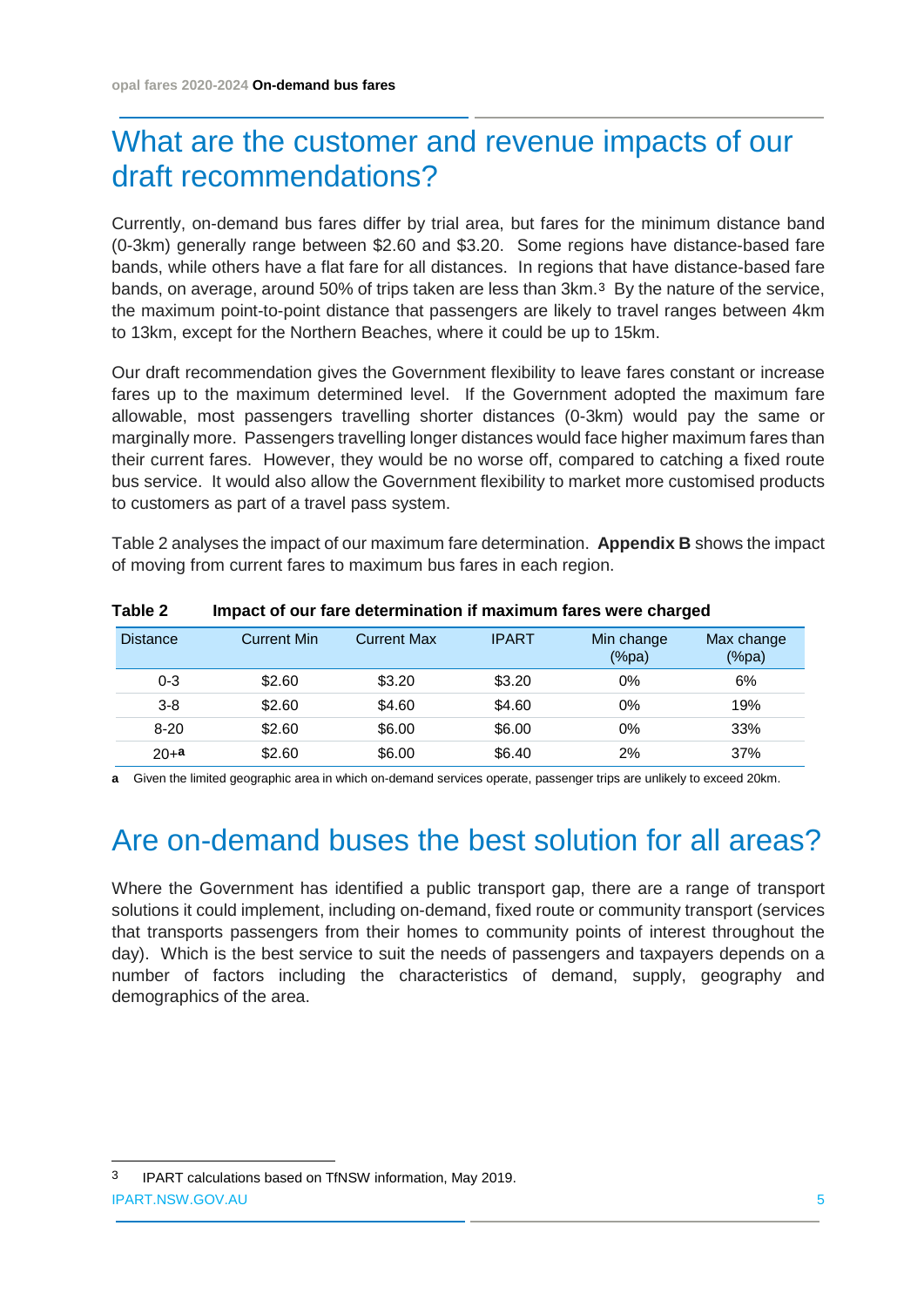The Government has been evaluating its on-demand trials based on a range of criteria including:

- Service model
- Customer satisfaction
- Contract management
- Value for money
- ▼ Scalable delivery
- IT/software
- Safety.

Based on our analysis, on-demand bus services tend to be most successful where:

- They provide a 'point-to-hub' service that is, they convey passengers to a high frequency trunk line through to a central business district, as opposed to various points of interest within the service area
- The service area is narrowly defined to be able to congregate passengers reducing the number of rejected bookings and dead running kilometres
- The service is used mostly by full-fare commuters as a substitute for driving/parking or using a fixed route service
- The service is concentrated in peak times and can be scaled down (or not run at all) at other times.

For example, the Northern Beaches trial has higher levels of patronage and higher cost recovery (Box 1). In May 2019, the Northern Beaches trial was granted an extension to continue to build patronage and refine the service model with a view to establishing a sustainable on-demand bus service.

On the other hand, the Sutherland Shire service is frequented by a large proportion of concession passengers, including a large number of school children who use the service to get to extracurricular activities (Box 2). It serviced a broader area and transported passengers to various points of interest throughout the day. TfNSW recently announced the end of the Sutherland Shire on-demand trial.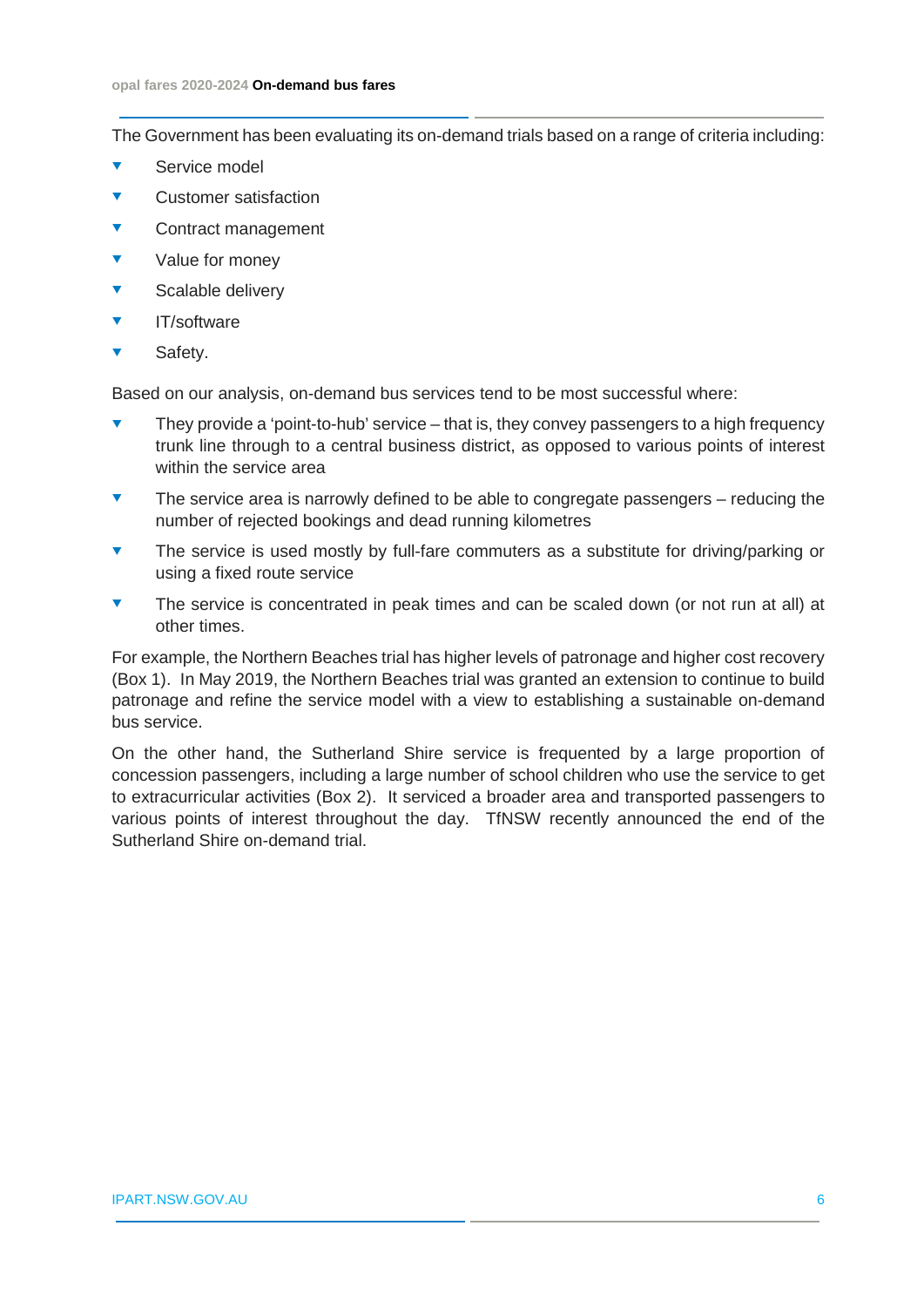#### **Box 1 Case study – Northern Beaches**

On-demand services began for the Northern Beaches area in November 2017, coinciding with the launch of the 'B-Line' trunk route bus services. The service operate in two zones from Palm Beach, south to North Narrabeen and west to Chiltern Road in nearby transport hubs including Warriewood and Mona Vale. Keolis Downer runs the service under the brand 'Keoride' under a contract with TfNSW. Bookings are made using the Keoride App or over the phone. In February 2019, Opal Pay was introduced as a method of payment.



#### **Current one-way fares (flat rate)**:

- Standard adult \$3.10 (65%)
- Concession \$1.55 (35%)

#### **Hours of operation**:

- Mon to Wed: 6am to 10pm
- Thu to Fri: 6am to 11:30pm
- Sat: 7am to 11:30pm
- Sun: 7am to 9pm

#### **Patronage**

25 trips per operational hour

Keoride Northern Beaches customers generally travel between their home and a transport hub, between peak hours of 6am to 9am and 4pm to 7pm on weekdays for the purpose of recreation/entertainment and work. If Keoride was not available, most customers would take the bus or a car (as passenger or driver).

Keoride passengers are primarily female, aged 30 to 59 and a mix of working full-time or retired. Twothirds of passengers pay the full fare. 90% have access to car, and two-thirds are regular public transport users. TfNSW estimates that in 35% of trips result in a car not being driven.

In May 2019, additional vehicles were added to the fleet to meet growing demand and the operator was granted an extension to build patronage and adapt its software and fleet mix to optimise service. **Source:** Information provided to IPART by TfNSW, May 2019; [https://transportnsw.info/travel-info/ways-to-get-around/on](https://transportnsw.info/travel-info/ways-to-get-around/on-demand/northern-beaches)[demand/northern-beaches,](https://transportnsw.info/travel-info/ways-to-get-around/on-demand/northern-beaches) accessed November 2019.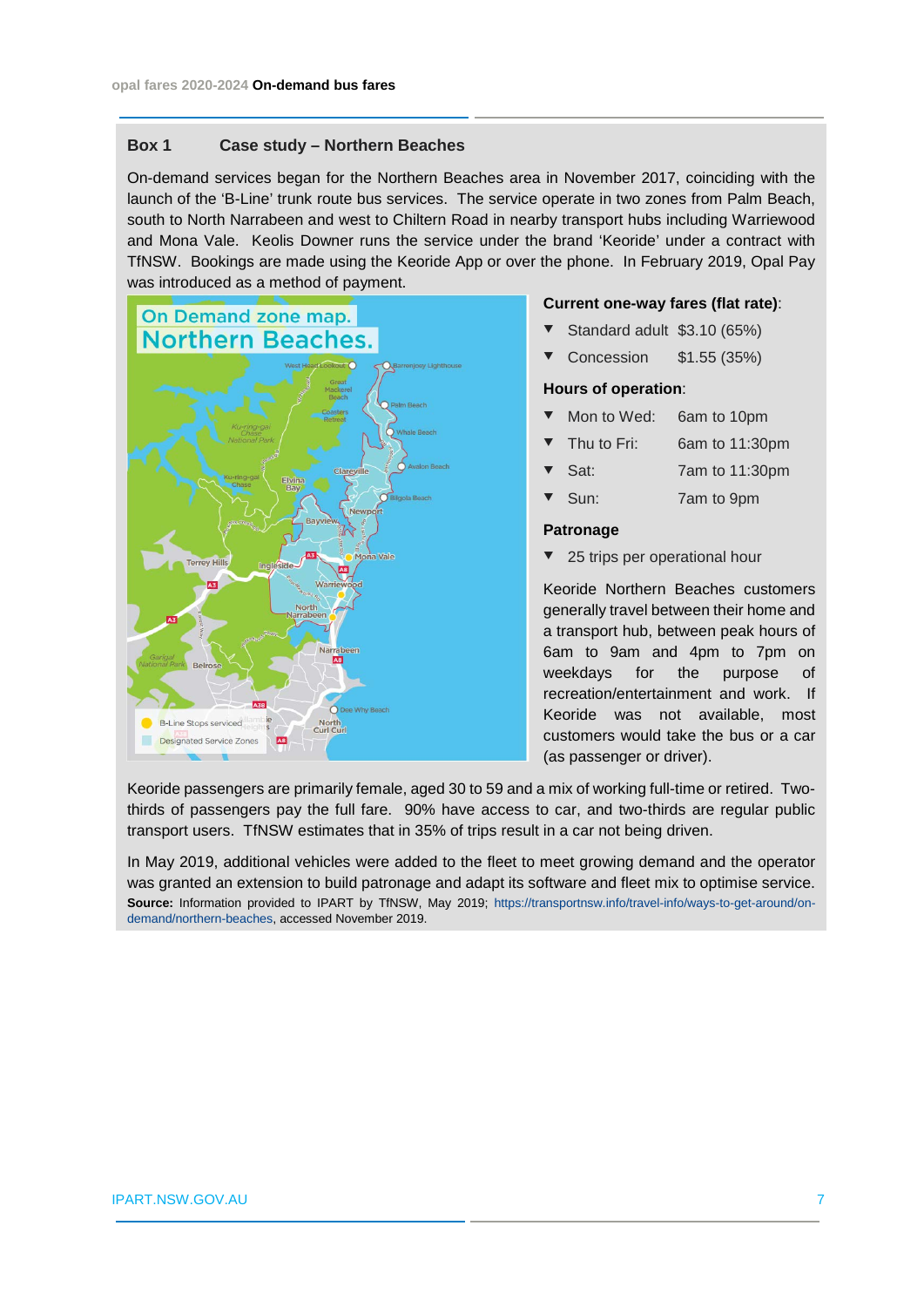#### **Box 2 Case study – Sutherland Shire**

On-demand services began for the Sutherland Shire area in November 2017. They began in four distinct geographical areas around the Sutherland Shire district, including Jannali West, Sylvania, Caringbah and Gymea as a point-to-point service. However, in January 2019 this was aggregated to one large zone and the delivery model was changed to point-to-hub. In November 2019, the trial ended. Transdev Link ran the service under contract with TfNSW. Bookings were made using an App or over the phone.



#### **Current one-way fares: Hours of operation:**

- Standard adult: \$2.60 (26%) **▼** Weekdays: 7am to 7pm
- Concession \$1.30 (74%)

#### **Patronage:**

9.4-10.9 trips per operational hour

Transdev Link on-demand customers travelled mainly between their home and a transport hub, throughout 9am to 6pm weekdays. Trips were largely for recreation/entertainment purposes. A high proportion of trips are concession, including school children using the service to get to extracurricular activities. If the service was not available, most passengers would walk to their destination. A third of trips were part of a multi-mode journey.

**Source:** Information provided to IPART by TfNSW, May 2019; [https://transportnsw.info/travel-info/ways-to-get-around/on](https://transportnsw.info/travel-info/ways-to-get-around/on-demand/sutherland-shire)[demand/sutherland-shire,](https://transportnsw.info/travel-info/ways-to-get-around/on-demand/sutherland-shire) accessed November 2019.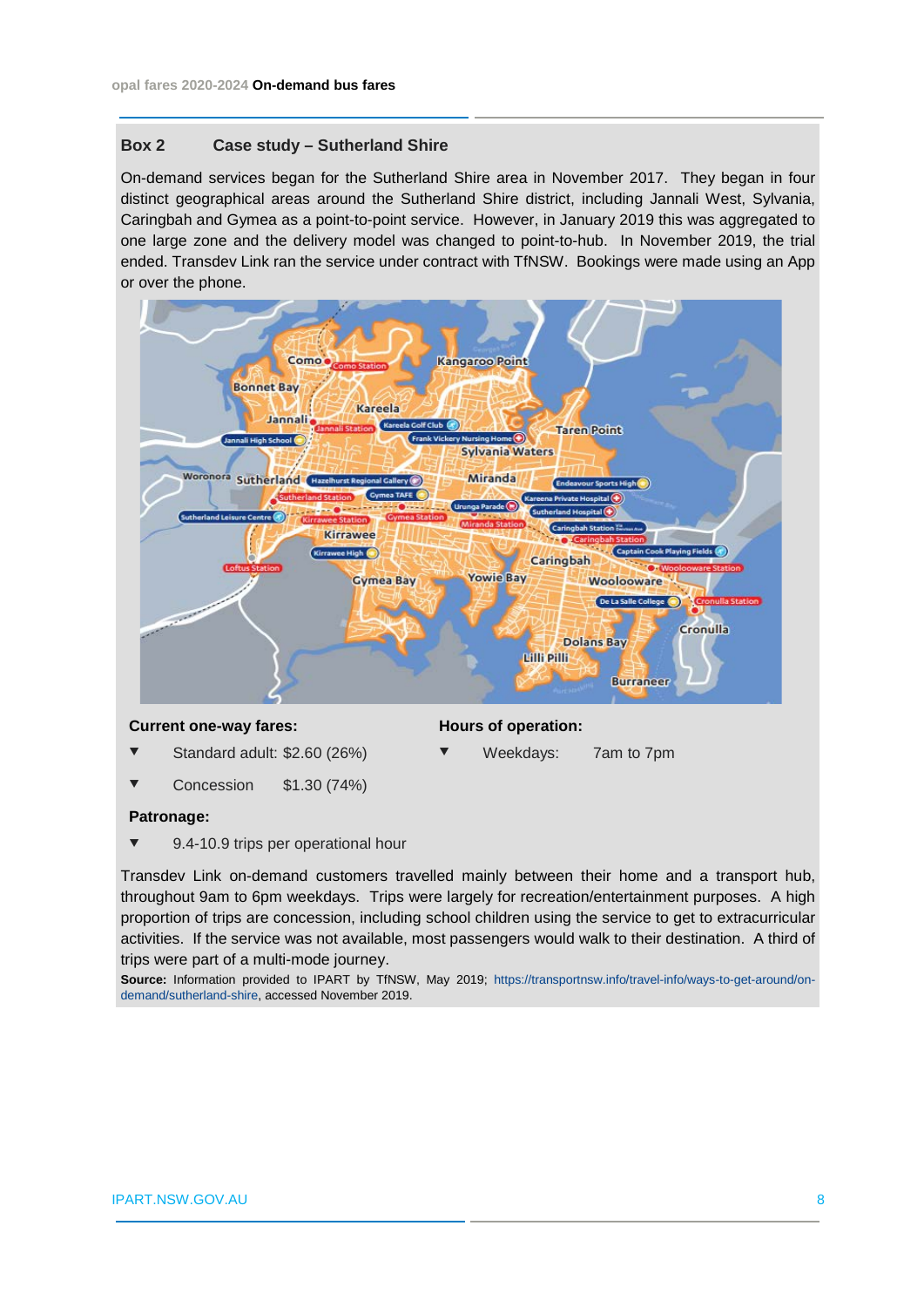# Appendix A – Comparison of public and private transport alternatives

| <b>Category</b>        | <b>Name</b>                                                                    | <b>Start date</b> | <b>Industry outlook</b>                                                                  | Ave cost per<br>5km tripf |
|------------------------|--------------------------------------------------------------------------------|-------------------|------------------------------------------------------------------------------------------|---------------------------|
| On-demand bus          | Eg, Keoride,<br>BRIDJ,<br>Transdevlink,                                        | 2017              | n/a                                                                                      | \$3.10-\$4.30             |
| Fixed route bus        |                                                                                |                   | Industry revenue<br>forecast to rise at<br>an annualised 2.4%<br>to 2024-25a             | \$3.73                    |
| Ride share             | Eg, Uber,<br>UberPool,<br>Ola, Lyft,<br>Taxify, taxis                          | 2012              | Industry revenue<br>forecast to rise at<br>an annualised<br>15.0% to 2024-25b            | \$16.00                   |
| Car share              | Eg, Goget,<br><b>Car Next</b><br>Door.<br>Flexicar,<br>Popcar,<br>Drive My Car | 2003              | Industry revenue<br>forecast to rise at<br>an annualised<br>15.0% to 2024-25c            | \$16.98                   |
| <b>Bike share</b>      | Eg, Lime,<br>Mobike                                                            | 2018              | n/a                                                                                      | \$9.10                    |
| Taxi cabs              | Eg, 13Cabs,<br>Silver<br>Service                                               |                   | Industry revenue<br>forecast to rise at<br>an annualised 1.6%<br>to 2024-25d             | \$21.86                   |
| Car park/Park<br>share | Eg, Divvy                                                                      |                   | Industry revenue<br>forecast to rise at<br>an annualised 6.2%<br>to 2024-25 <sup>e</sup> | \$20                      |

#### **Table 3 Comparison of public and private transport alternatives**

**a** IbisWorld, *Industry report X0024, Public Transport in Australia*, October 2019.

**b** IbisWorld*, Industry report OD5440 – Ridesharing Services in Australia*, October 2019.

**c** IbisWorld*, Industry report OD5063 – Carsharing Providers in Australia*, January 2019.

**d** IbisWorld, Industry report *I4626 – Taxi and Limousine Transport in Australia*, May 2019.

**e** IbisWorld, Industry report *S9533 – Parking Services in Australia*, January 2019.

**f** Based on a 5km trip ending at Chatswood CBD.